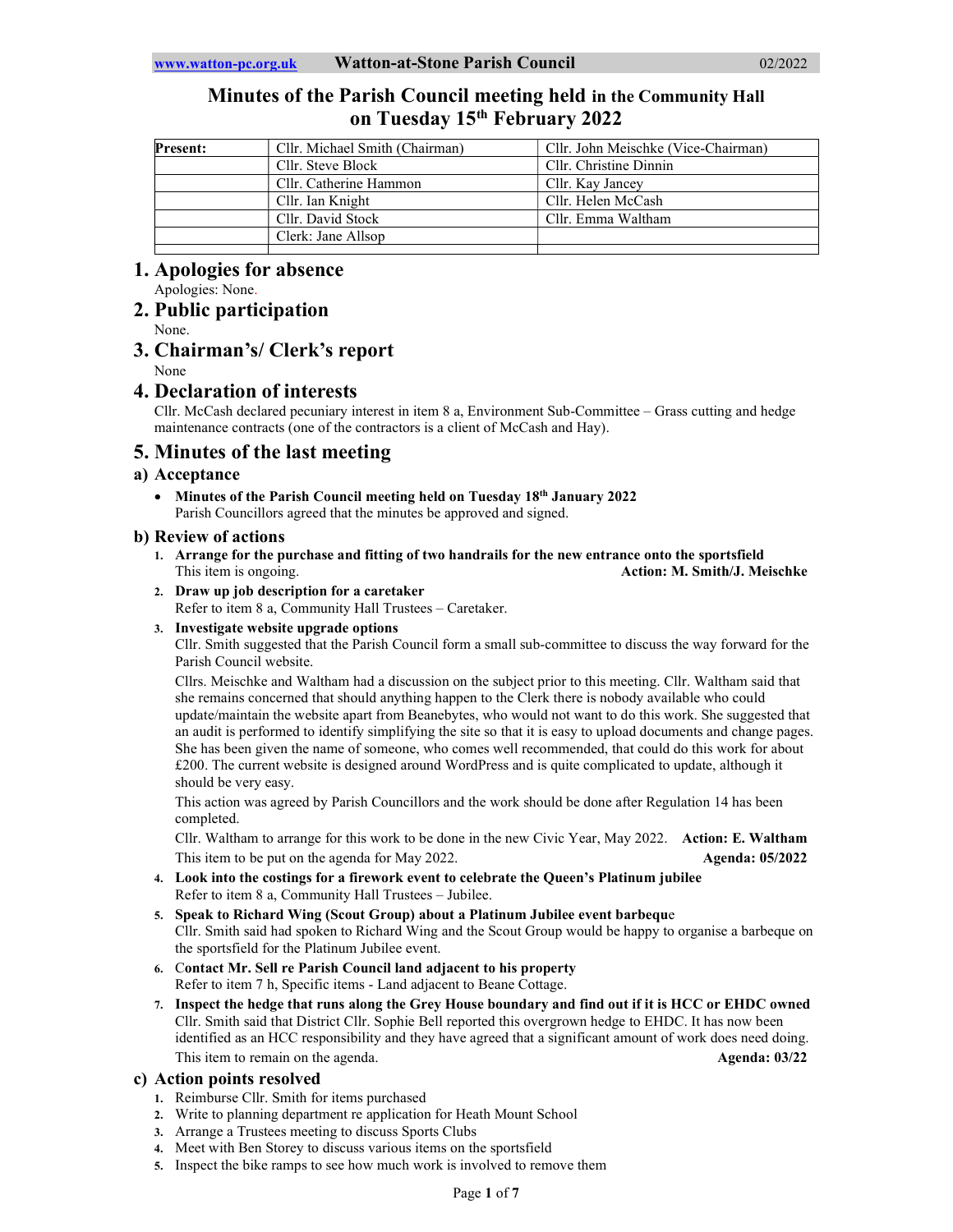#### www.watton-pc.org.uk Watton-at-Stone Parish Council 02/2022

- 6. E-mail Parish Councillors options for Civic meetings dates for year 2022/2023
- 7. E-mail completed precept form to East Herts Council
- 8. Arrange for allotment applicant to see vacant plot
- 9. E-mail all allotment holders concerning hedge that runs along Church Walk
- 10. Re-send letter about Japanese Knotweed near the Cottage site
- 11. Ask Adam Welch to cut Laurel hedge adjacent to Beane Cottage
- 12. E-mail a copy of Ian Knight's monthly village-report to all Parish Councillors

## 6. Planning

## a) Applications

Cllr. Smith reported on the following planning application, which he had e-mailed to all Parish Councillors prior to the meeting and no comment responses were agreed.

## i) 20 High Street (3/21/3198/HH)

Hip to gable roof with insertion of two dormer windows to front and repositioning of dormer to rear. Single storey infill extension to front. Replacement single storey rear extension and alterations to fenestration with insertion of window to side elevation

ii) Gregorys Farm (3/22/0150/FUL)

Construction of agricultural barn, with associated access road and hardstanding areas

## iii) Heath Mount School, Woodhall Park (3/21/3092/FUL)

First floor side extension and infill to provide additional classroom with external staircase

The following planning application was received after the agenda was published.

Watton-at-Stone Community Sports Hall, School Lane (3/22/0277/FUL)

Car park extension

The Clerk to write to the planning department stating that as the Parish Council is the applicant, they cannot comment on the above application. Action: J. Allsop

## b) Decisions

i) Land at St Andrews and St Marys Church, Church Lane (3/21/2921/FUL)

Change of use of 7 metres of grazing land to burial land Theorem - EHDC permission granted

ii) 48 Great Innings North (3/21/3069/HH) Conversion of garage to habitable space **- EHDC** permission granted

The following decision notice was received after the agenda was published.

## 20 High Street (3/21/2690/HH)

Alterations to front elevation to convert the existing hip roof to a gable roof with new window to front first floor **EHDC** permission refused

8 Beane Road (3/21/1608/HH)

First floor rear extension, single storey side infill extension under the car port and alterations to front porch roof **- EHDC** permission granted

The follow application has been withdrawn, although no formal notification has been received from EHDC.

## Watton Mill, Mill Lane (3/21/2834/FUL)

Refurbish and reinstatement of building for office B1 use, reinstating window openings, amendment to window openings, infill window openings with brickwork and removal of external steps. Erection of an additional storey roof addition to create second floor level. Reinstate car parking spaces, introduce new car parking bays and cycle parking bays. Retaining the existing fabric and landscape.

-Application withdrawn

Parish Councillors noted that work on the Mill site appears to have ceased and the premises is boarded up again.

## 7. Specific items

## a) Report from District Councillor Sophie Bell

Cllr. Sophie Bell did not provide a report for this meeting.

#### b) Neighbourhood plan and benefits

Cllr. Waltham said that we are still in the process of running the Regulation 14 consultation, which ends on 6<sup>th</sup> March.

Cllr. Smith said that he and Charles Clark are moving forward with the proposed youth football ground at Mill Lane and hope to apply for a EHDC Locality grant of £15,000. However, this must be submitted by 25th February and will require project evidence base to back up the application. Cllr. Smith said if we miss this round of funding there may not be another funding option. The projected estimated cost to install two pitches has come in at £150,000.

Cllr. Smith said he had met with Lindsay Holt, and she informed him that she is leaving the Woodhall Estate on 1st June. In the meantime, she would continue to work on any issues concerning the Neighbourhood Plan and Woodhall Estate proposed development land. She is happy for the Parish Council to arrange for soil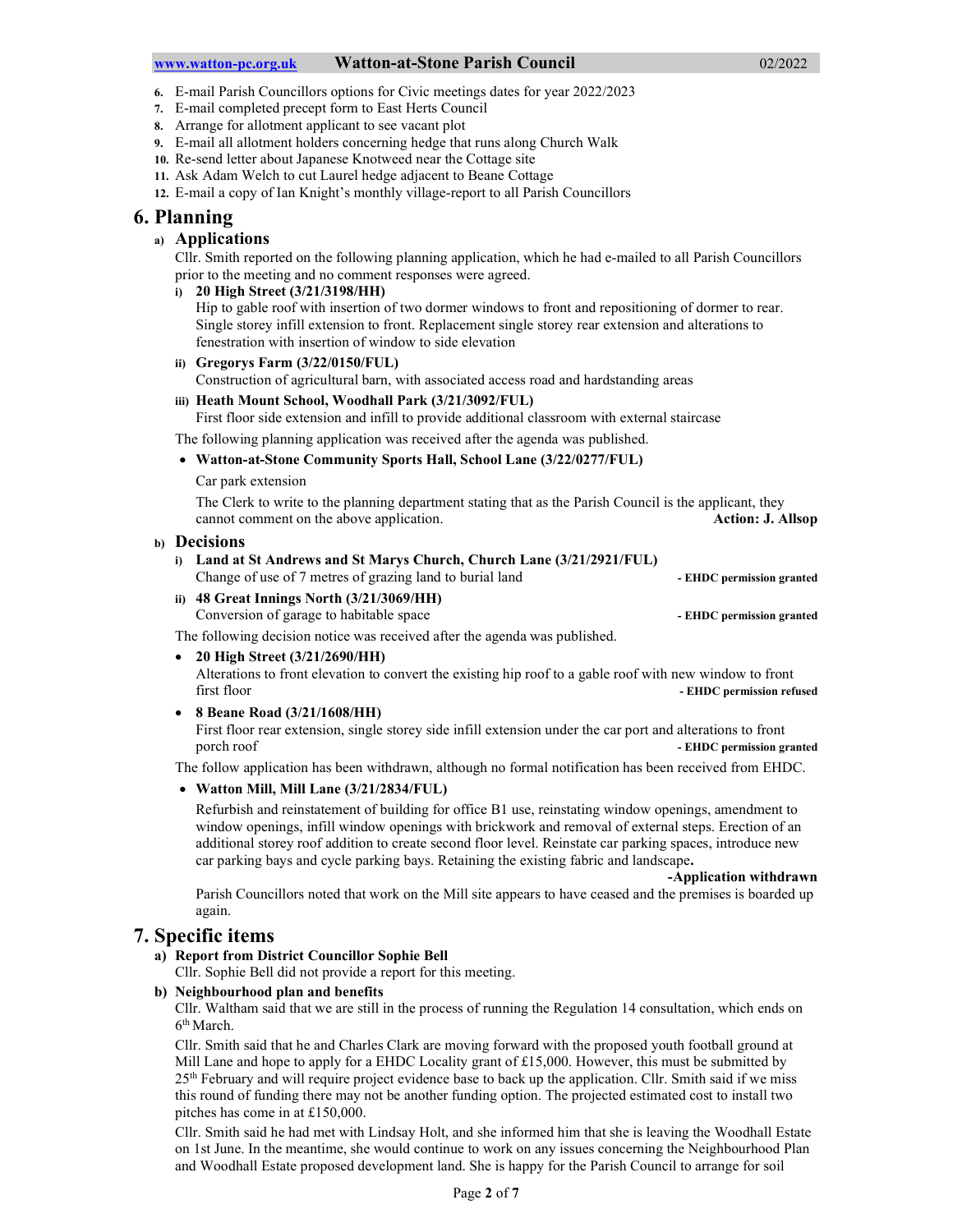sampling and contour mapping to be done on the Mill Lane site. This work will cost approximately £4,500 to complete. Cllr. Smith said that if we have any hopes or expectations of developing the Mill Lane site this work needs to be done. It would also add to the evidence base required for the Locality grant application. The Parish Council agreed it would like to gain a degree of certainty about the Mill Lane land lease and so would like to enter into an 'option for a lease,' to become exercisable once the Green Belt release has taken place. Cllr. McCash said that she knows of a solicitor who specialises in options and is happy to speak to them to find out if they can help us. This was agreed. Cllr. Hammon to e-mail Cllr. McCash a copy of the memorandum of understanding letter she produced. Action: H. McCash/C. Hammon

Cllr. Smith asked Parish Councillors for their approval to obtain a quotation for the preparatory soil sampling and survey work. This was agreed by all present.

Once the work is done, it would enable the Parish Council to go out to tender. If the company who is producing the preparatory quote are awarded the contract for producing two football pitches, they would refund the price of their site survey work. Further tenders would have to take this into account.

#### c) Sports Clubs

The Community Hall Trustees, Cllr. Smith and the Clerk met on 27<sup>th</sup> January to discuss the Sports Clubs. It was agreed that from the 1<sup>st</sup> April 2022, the Parish Council and Community Hall will take over charging the individual sports clubs (namely: Cricket, Men's Football, Ladies Football and Tennis Clubs) for hiring the sportsfield and Community Hall facilities instead of invoicing the Sports and Social Club collectively. Cllr. Knight has produced a break-down of how the different clubs are charged and this formula will be used when invoicing the different clubs.

#### d) A602 improvement scheme

Cllr. Meischke said that after all the promises made from the A602 improvement team for items to benefit the village, it looks as though all we will get out of it is one dog bin, which they will not even pay to install. Cllr. Meischke said that the  $A602/A119$  roundabout is due to be closed from Saturday  $26<sup>th</sup>$  February at 0630 to Monday 28<sup>th</sup> February at 0500 and Saturday 5<sup>th</sup> March at 0630 to Monday 7<sup>th</sup> March February at 0500. Mardlebury Road (between Datchworth and Woolmer Green) will also be closed for a period of three weeks during this time. However, they have agreed to keep the road open on a traffic light system during the two weekends that the A602/A119 roundabout is closed.

## e) Hockerill footpath behind the George and Dragon public house

Cllr. Smith said that further to his report last month that Cllr. Crofton advised that the footpath needs to be cleared, he has now been given the contact details for Andrew Betts of North Herts DC who provides a service which would include path clearance for EHDC. Mr. Betts has confirmed that he will in due course look at this footpath.

This item to remain on the agenda until resolved. Agenda: 03/2022 Agenda: 03/2022

#### f) Memorial seats

The two memorial seats, in memory of John Waring and Andrew Dalrymple, have been installed in front of the large Oak tree and overlooking the cricket and football pitches.

Donations toward these seats have been received from the Watton Wheelers and Deirdre Dalrymple. Both parties have e-mailed thanks to the Parish Council for arranging the purchase and installation of the seats.

## g) Speed signs

Cllr. Smith said 'The Office of the Police and Crime Commissioner for Hertfordshire' have said that Wattonat-Stone qualify sufficiently to move on to a formal application. Cllr. Smith thanked Cllr. Stock for completing the application form, which has now been submitted.

#### h) Land adjacent to Beane Cottage

Cllr. Smith said that he has drafted a letter to Mr. Sell re Parish Council land adjacent to his property. This letter will be sent out in the next few days. Action: M. Smith/J. Allsop

#### i) Meeting dates for the civic year 2022/2023

It was agreed that Parish Council meetings shall be held on the second Tuesday in the month, except for the May 2022 meeting which will be held on the 3<sup>rd</sup> Tuesday and December 2022, which will be on the 1<sup>st</sup> Tuesday. The Parish Council also plan to go back to their earlier meeting times in the meeting room, starting at 1900 for the May meeting and 1915 from then onwards.

| • Tuesday $17th$ May 2022       | • Tuesday $8th$ November 2022    |
|---------------------------------|----------------------------------|
| • Tuesday $14th$ June 2022      | • Tuesday $6th$ December 2022    |
| • Tuesday $12th$ July 2022      | • Tuesday $10^{th}$ January 2023 |
| • No meeting in August 2022     | • Tuesday $14th$ February 2023   |
| • Tuesday $13th$ September 2022 | • Tuesday $14th March 2023$      |
| • Tuesday $11th$ October 2022   | • Tuesday $11th$ April 2023      |

The Parish Council meeting in May 2022, will be preceded by the Annual Parish Meeting and the Annual Meeting of the Parish Council.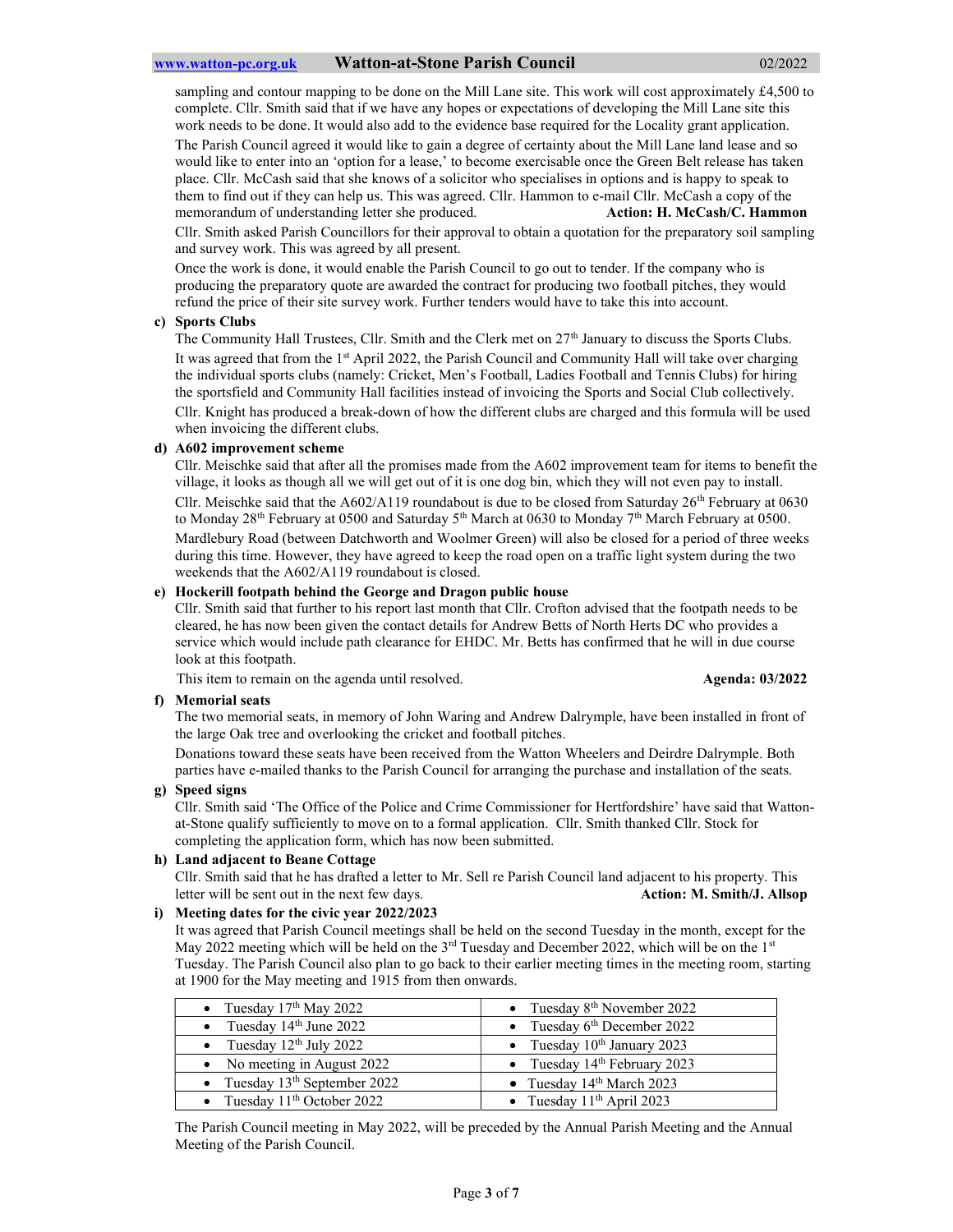## j) Ferreting licenses

Bob Adams was issued with the following ferreting licenses in 2020 and these expired on 30<sup>th</sup> June 2021.

- the Lammas
- the paddock at the far end of the Lammas
- Allotment
- Watton Green
- Cottage site at Watton Green

It was agreed to ask Bob Adams if he would like to renew the ferreting licenses. Action: J. Allsop

## k) License across cottage site

Parish Councillors agreed to renew the licence for Temporary Access across the Land known as the "Old Cottage Site", at Watton Green, issued to Mr. Denis E. Filer (of Brambles, Watton Green).

Action: M. Smith/J. Allsop

## l) First aid course

In November 2021, the following article was placed on Facebook and on the News page of our website. "POTENTIAL FIRST AID COURSE AT THE NIGEL POULTON COMMUNITY HALL?

In 2019 the Parish Council ran a successful half day first aid and defibrillator training course for 12 villagers. They would like to gauge interest in running another course in 2022.

This would be a certificated recognised course and the cost would be around £15-£20 per person."

Cllr. Jancey said that 22 people had shown an interest in attending a first Aid course. She suggested that we run two courses, one in the morning and one in the afternoon and use the same company, On Site First Aid Training, as last time. This was agreed by all Parish Councillors. It was suggested that the course is run in April or May this year. Once the Cricket Club fixtures are known a weekend date to be arranged and the Football Club notified that the sportsfield facilities will not be available on that date.

Action: K. Jancey/J. Allsop

## 8. Reports

## a) Sub-Committees

## Budget & Finance

Cllr. Block reported on the following items.

Monthly accounts

| <b>Watton-at-Stone Parish Council</b>          |                                                   |                                                        |           |  |
|------------------------------------------------|---------------------------------------------------|--------------------------------------------------------|-----------|--|
| Petty Cash -                                   |                                                   | <b>Petty cash - Payments</b>                           |           |  |
| None                                           |                                                   | None                                                   |           |  |
| <b>Payments</b>                                |                                                   |                                                        |           |  |
| Govrescources Ltd                              |                                                   | Neighbourhood Plan - consultation work                 | 1.800.00  |  |
| Wages and salaries<br>January 2022             |                                                   |                                                        | 1.285.83  |  |
| Fred Burnell<br>nest control on the Allotments |                                                   |                                                        | 144.00    |  |
| Frank Cooper &                                 |                                                   | Football pitch line marking on 7th & 24th January 2022 | 84.00     |  |
| Community Hall                                 |                                                   | NHB funds for Wicksteed play area upgrade              | 20138.23  |  |
| Glasdon UK Ltd                                 |                                                   | 2 memorial seats (John Waring & Andrew Dalrymple)      | 1.839.72  |  |
| Amazon UK<br>Logitech cordless computer mouse  |                                                   |                                                        | 34.99     |  |
|                                                |                                                   |                                                        | 25,326.77 |  |
| <b>Receipts</b>                                |                                                   |                                                        |           |  |
| Nationwide                                     | Interest                                          |                                                        | 17.38     |  |
| Santander<br>Interest                          |                                                   |                                                        | 0.20      |  |
| <b>Watton Wheelers</b>                         | donation - John Waring memorial seat              |                                                        | 866.55    |  |
| Deirdre Dalrymple                              |                                                   | donation - Andrew Dalrymple memorial seat              | 866.55    |  |
|                                                |                                                   |                                                        | 1750.68   |  |
|                                                |                                                   | <b>Watton-at-Stone Community Hall</b>                  |           |  |
| <b>Petty Cash – Receipts</b>                   |                                                   | <b>Petty Cash -Payments</b>                            |           |  |
|                                                |                                                   | Two keys                                               | 15.00     |  |
|                                                |                                                   |                                                        | 15.00     |  |
| <b>Payments</b>                                |                                                   |                                                        |           |  |
| D P Electrics                                  | 5-year electrical, annual emergency & PAT resting |                                                        | 680.00    |  |
| <b>Sports Courts UK</b>                        |                                                   | pressure clean and moss kill 3 x tennis courts         | 1.194.00  |  |
| LampShop online<br>$-11$ lamps $-16w$ 2pin 2d  |                                                   |                                                        | 40.36     |  |
| Wages                                          | January 2022                                      |                                                        | 230.00    |  |
| <b>British Gas</b>                             | Electricity                                       |                                                        | 110.82    |  |
| <b>Wicksteed Leisure</b>                       |                                                   |                                                        | 16,730.38 |  |
| HCC                                            | cleaning materials                                |                                                        | 8.78      |  |
|                                                |                                                   |                                                        | 18,994.34 |  |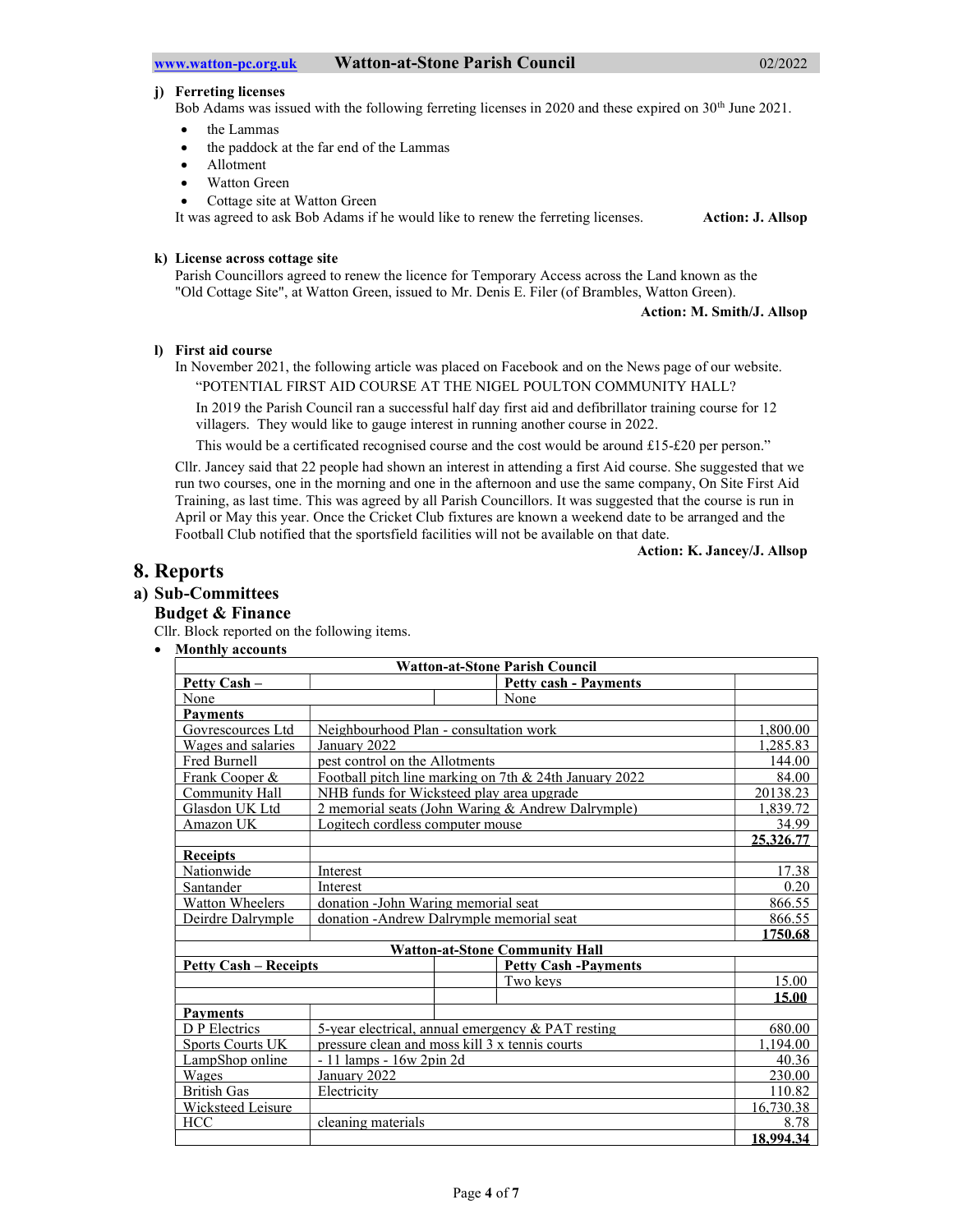#### www.watton-pc.org.uk Watton-at-Stone Parish Council 02/2022

| <b>Receipts</b>        |                                            |           |
|------------------------|--------------------------------------------|-----------|
| Lisa Hatterslev        | Main Hall & Pavilion hire - 12th Feb       | 60.00     |
| Janine Gildersleve     | Main Hall & Pavilion hire - 22nd Jan       | 45.00     |
| Leila Connaughton      | 2nd payment for hire on 29th Jan           | 37.50     |
| Michelle Stenson       | 1st 50% deposit for hire - 13th March      | 22.50     |
| Vicki Stanlev          | 1st 50% deposit for hire - 5th March       | 22.50     |
| <b>HMRC</b>            | VAT rebate for 12.01.2021                  | 1.090.24  |
| Santander              | bank interest                              | 0.08      |
| Janine Gildersleve     | Main Hall                                  | 581.87    |
| Cricket Club           | paid into wrong account owe PC             | 1.050.00  |
| Katherine Roberts-     |                                            | 30.00     |
| Peter Khera            | Main Hall                                  | 193.80    |
| <b>Talbott Fitness</b> | Use of toilet and changing room facilities | 140.00    |
| Parish Council         | NHB grant for play area upgrade            | 20.138.23 |
| Paula Sutton           | Main Hall                                  | 205.20    |
|                        |                                            | 23.616.92 |

Parish Councillors approved the payments.

#### Annual review of documents

## Financial Regulations

Parish Councillors reviewed the 'Financial regulations' document, dated February 2021, and agreed no changes were required. This document to be re-dated February 2022 and uploaded to the website.

Action: J. Allsop

## Risk Assessment and Financial Management

Parish Councillors reviewed the' Risk Assessment and Financial Management' document dated February 2021. This document to be re-dated February 2022 and uploaded to the website. Action: J. Allsop Review Asset registers

The Asset register is in the process of being updated ahead of the end of year accounts  $(31<sup>st</sup> March)$  and will also be reviewed before the annual insurance policy renewal, due on 1<sup>st</sup> June.

## Long term capital expenditures

Cllr. Block said that this document is currently being updated.

## Community Hall Trustees

Cllr. Meischke reported on the following items.

• Energy supplier

Cllr. Meischke said that the Clerk had obtained prices from John Molnar a broker at Business Utility Renewals Ltd for British Gas Lite (our current supplier), Opus Energy, Smartest Energy and Pozitive Energy. Although the prices for British Gas lite were not the lowest, Cllrs. Meischke and Block felt it was best in this current energy crisis to stay with them and take out a 3-year contract. This was agreed by Parish Councillors. The Clerk was instructed to accept the prices obtained by John Molnar, which were lower than going direct to British Gas Lite. **Action: J. Allsop Action: J. Allsop** 

Water

It was agreed to look at obtaining new water contracts for both the Parish Council and Community Hall. Action: M. Smith

Bike ramps

The bike ramps have been removed and are awaiting disposal.

• Play Equipment

The remedial work required on the toddler swings at the play area has been completed. The safety surface area has been extended to comply with regulations, the two clamps tightened, and the missing caps installed.

Caretaker

Cllrs. Meischke and Stock have been working on a draft job description for a caretaker. When completed, they will e-mail it to all Trustees. Action: J. Meischke/D. Stock

Cllr. McCash offered to help in drawing up a contract when required.

First Aid kit

Cllr. Jancey said that the additional items required for the first aid kit have now been installed in the first aid box. She has updated the list of expiry dates for each item and a copy of this is also in the box.

She suggested that when the 6-month check is done that the list is checked against what is in the first aid box and replacements ordered for missing or out of date items.

## Queen's Platinum Jubilee Celebrations

Cllr. Meischke said he had investigated having a band play on the sportsfield after the Church fete finishes on Saturday 4<sup>th</sup> June. He contacted four groups and local band Sofasonic, would be available to play on that date. The drummer, Eliot Manarin, is an ex-local whose family still live in the village.

Cllr. Meischke to meet with Eliot to discuss the options and pricing. Action: J. Meischke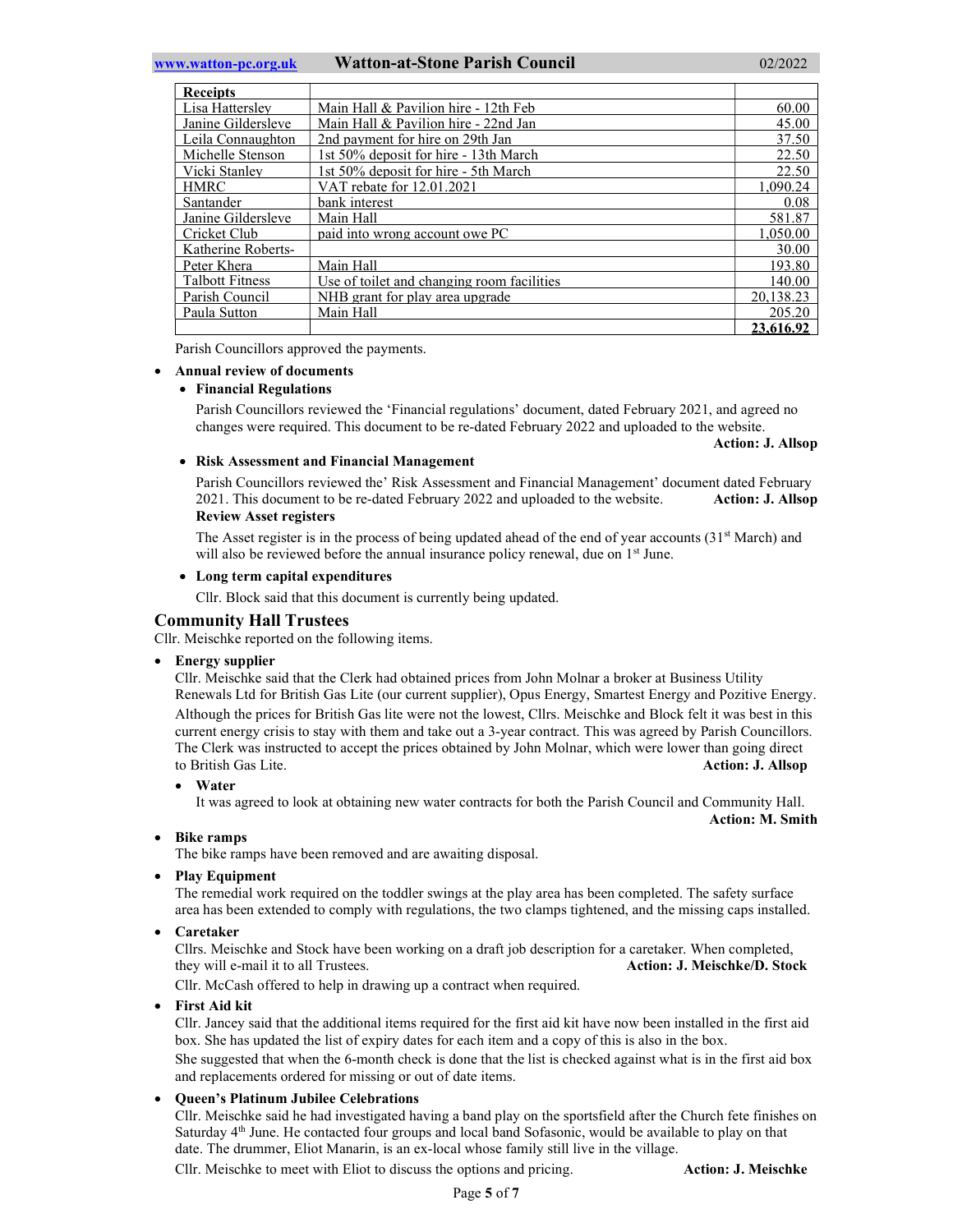The Scout and Guide Group have agreed to run the barbeque and Cllr. Meischke said that the fete car park will be available for those attending the Parish Council event.

Cllr. Meischke said that a ten-minute firework display would cost around £2,500. However, due to the time of year, the event would not be able to take place until it was dark at around 2200 and suggested that this would be too late for younger children.

Cllr. Hammon said she would keep her children up to watch a firework display at this time of night.

Parish Councillors agreed to see if we can have both a band and firework display if the costings allow us.

## Electric tests

D. P. Electrics, who carried out the lighting, 5-year electrical and PAT testing checks, have completed all remedial work required, including PAT testing Parish Council equipment kept at the Clerk's home.

## Recreation and Amenities Sub-Committee

Cllr. Knight did not have anything to report.

## Environment Sub-Committee

Cllr. Dinnin provided the following report.

## Allotments

All plots are now let, and an e-mail has been sent out re the hedge running along Church Walk. Cllr. Smith said that this work will now be done in October. A further e-mail to be sent to allotment holders telling them that they need to keep a clear one-meter gap between their plot and the hedge and cannot store items in this area. Action: C. Dinnin/J. Allsop

Beane Cottage

Adam Welch has quoted £80 for cutting back the Laurel hedge at the rear of the Parish Council land, on its boundary with Beane Cottage. However, the work has not yet been done.

## • Cottage site

The Clerk has sent another letter to the owners of the Crowbury re Japanese Knotweed on their land, but no response has been received. Cllr. Smith agreed to try and contact them. Action: M. Smith

## Grass cutting and hedge maintenance contracts

Cllr. McCash left the room while this item was discussed.

Cllr. Smith said that he had obtained two quotations for the grass and hedge cutting works in 2022 as follows.

| Frank Cooper & Son Limited | £2,970 plus $VAT$ |
|----------------------------|-------------------|
|----------------------------|-------------------|

Stanley Agricultural  $\text{£}2,690 \text{ plus } \text{VAT}$ 

The work is as follows.

## The Lammas

Flail cut the grass 3 times per year in May, July and October To side arm headland and riverbank in October

#### Watton Green

Flail cut the grass 2 times per year in July and October To side arm headland and roadside ditch in October

Sportsfield

To cut sportsfield hedges in August/September by the return to school

To cut Church walk and Allotment hedge both side in September/October (excluding

Glebe Court Section)

Allotment Area

Flail cut allotment area 2 times per year in June and September

It was agreed to accept the quotation from Stanley Agricultural.

Both contractors to be notified accordingly. Action: J. Allsop

Cllr. McCash returned to the meeting.

#### Repair work required to the Lammas steps

The repair work to Lammas Steps is still outstanding. Cllr. Dinnin agreed to contact Tony Bradford again to see if he can get a team of volunteers to do the repair work. If this is not possible then the Parish Council will arrange to get the work done. **Action: C. Dinnin** 

The Woodhall Estate have done a huge amount of tree work along the path on their land from the steps to the field opposite Walkern Road. Currently it looks a bit bare, however this will soon all grow back again.

Cllr. Waltham said that maintenance work needs to be undertaken on the Millennium Walk where it goes through the woods on the other side of the riverbank to Rivershill. Some steps and a railing are now unsafe. Cllrs. Dinnin and Smith to look at the area and decide what action should be taken.

Action: C. Dinnin/M. Smith